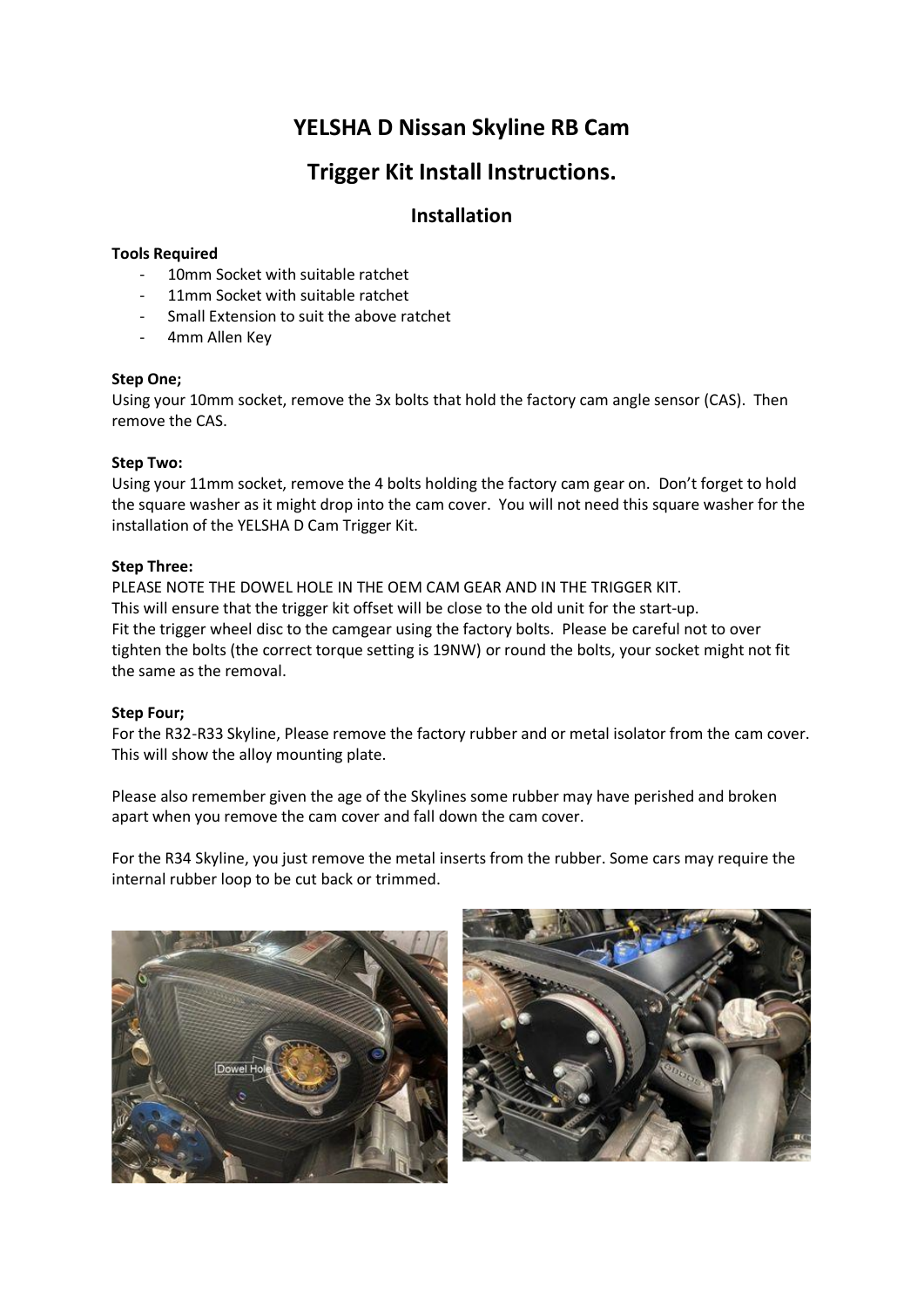### **ECU Setup**

The air gap between the wheel and sensor should be approx 1.3mm. you can use the enclosed spacers to ensure the air gap is correct. To ensure the trigger kit is picking up the signal, you can also use the Trigger Scope Function of the ECU (below is an example from Link ECU)

Your Laptop Must be connected to the ECU. It is also recommended to turn off the Fuel Pump or disconnect injectors before cranking or turning the motor over

| Cor                        |               | Searching for ECU             | E3                                        | Cold Start |               | <b>VVT</b>                                     |      |                                  |                 |                                               | $PC$ Log = Off  | Searching                   |              |         |
|----------------------------|---------------|-------------------------------|-------------------------------------------|------------|---------------|------------------------------------------------|------|----------------------------------|-----------------|-----------------------------------------------|-----------------|-----------------------------|--------------|---------|
| $A +$                      | 轝             | Update Firmware               |                                           |            |               | Calibrate                                      |      |                                  |                 |                                               | ⊕X              |                             | $\mathbf{x}$ |         |
| Trig                       | Ō.            | Clear ECU Fault Codes         |                                           |            |               |                                                |      | 99.0                             |                 |                                               | o               | Engine Speed (RPM)          |              | % Ethar |
| Ref                        |               | <b>ECU Log File Setup</b>     |                                           |            |               |                                                |      | 10.0                             |                 |                                               | e               |                             | 987          |         |
| Set                        |               | <b>ECU Log File Download</b>  |                                           |            |               | $\overline{\mathcal{F}}$                       |      |                                  |                 |                                               |                 | TPS (Main) (%)              |              |         |
|                            |               | CAN Setup                     |                                           |            |               |                                                |      |                                  |                 |                                               |                 | 0.0                         |              |         |
|                            |               | Show ECU Statistics Ctrl+D    |                                           |            |               |                                                |      |                                  |                 |                                               |                 |                             | MAP (psi)    |         |
|                            |               | <b>Clear Statistics</b>       |                                           |            |               |                                                |      |                                  |                 |                                               |                 |                             | 5.4          |         |
|                            | 息             | Store to ECU                  | $Ctrl + S$                                |            |               |                                                |      |                                  |                 |                                               |                 |                             |              |         |
|                            |               | <b>ECU Unlock</b>             |                                           |            |               |                                                |      |                                  |                 |                                               |                 |                             | ECT ( °C)    |         |
|                            |               | Restore to Factory Settings   |                                           |            |               |                                                |      |                                  |                 |                                               |                 |                             | 68           |         |
|                            | B             | Setup Password Protection     |                                           |            |               |                                                |      |                                  |                 |                                               |                 |                             | IAT (*C)     |         |
|                            | ł             | Unlock Password Protection    |                                           |            |               |                                                |      |                                  |                 |                                               |                 |                             | 34           |         |
|                            |               |                               |                                           |            |               |                                                |      |                                  |                 |                                               |                 | Fuel Pressure (psi          |              |         |
|                            | $\frac{1}{2}$ | <b>TPS Setup</b>              |                                           |            |               |                                                |      |                                  |                 |                                               |                 | 35.2                        |              |         |
|                            | 6             | <b>MAP Sensor Calibration</b> |                                           |            |               |                                                |      |                                  |                 |                                               |                 |                             |              |         |
|                            |               | <b>Trigger Scope</b>          |                                           |            |               |                                                |      |                                  |                 |                                               |                 | <b>ECU Voltages</b>         | $\propto$    |         |
| Inj 1 - Injection          |               | <b>Active</b>                 | lgn 5 - Ignition                          |            | <b>Active</b> | An Volt 1 - MAP (V)                            | 0.41 | <b>DI 1 - Power Steer Switch</b> | <b>Inactive</b> | <b>Engine Speed (RPM)</b>                     | 987             | <b>Batt Voltage (V)</b>     | 13.97        |         |
| Inj 2 - Injection          |               | Active                        | lgn 6 - Ignition                          |            | <b>Active</b> | An Volt 2 - Fuel Pressure (1191                |      | <b>DI 2 - Start Position</b>     | Inactive        | <b>Trig1 Signal</b>                           | <b>Yes</b>      | 3.3V Internal (V)           | 3.31         |         |
| Inj 3 - Injection          |               | <b>Active</b>                 | lgn 7                                     |            | Off           | An Volt 3 - TPS (Main) Sou 0.40                |      | DI 3 - Wheel Speed               | <b>Inactive</b> | <b>Trig2 Signal</b>                           | No              | 5V Out (V)                  | 4.97         |         |
| Inj 4 - Injection          |               | <b>Active</b>                 | lgn 8                                     |            | Off           | An Volt 4 - Air Flow Meter 0.02                |      | DI 4 - AC Request                | <b>Inactive</b> | <b>Trig1 Err Counter</b>                      | $\bullet$       |                             |              |         |
| Inj 5 - Injection          |               | Active                        | <b>Aux 1 - HIGH CAN Active</b>            |            |               | An Volt 5 - Air Flow Meter 0.01                |      | <b>DI 5</b><br>DI 6              | Off             | Trig1 Arming (V)                              | 1.0             | 12V Internal (V)            | 12.00        |         |
| Inj 6 - Injection<br>Inj 7 |               | <b>Active</b><br>Off          | Aux 2<br><b>Aux 3 - AC Clutc Inactive</b> |            | Off           | An Volt 6 - Lambda 1 (V) 1.66<br>An Volt 7 (V) | 0.02 | DI <sub>7</sub>                  | Off<br>Off      | <b>Trig2 Arming (V)</b><br><b>Engine Kill</b> | 2.0<br>Inactive | <b>ECU Temperature (°C)</b> | 43           |         |
|                            |               | Inj 8 - Engine Fa: Inactive   | Aux 4 - Tacho                             |            | <b>Active</b> | An Volt 8 - Oil Pressure (V) 1.03              |      | DI 8                             | Off             | <b>ECU Hold Power</b>                         | Off             |                             | X.           |         |
| Ign 1 - Ignition           |               | <b>Active</b>                 | Aux 5                                     |            |               | Off An Volt 9 (V)                              | 0.02 | <b>DI9</b>                       | Off             | <b>Anti Theft</b>                             | Off             |                             |              |         |
| lgn 2 - Ignition           |               | <b>Active</b>                 | <b>Aux 6 - Fuel Pump Active</b>           |            |               | An Volt 10 (V)                                 | 0.02 | <b>DI 10</b>                     | Off             | % Fuel Cut (%)                                |                 | Injector Duty Cycle (%)     |              |         |
| Ign 3 - Ignition           |               | <b>Active</b>                 | Aux 7 - CE Light Inactive                 |            |               | An Volt 11 (V)                                 | 0.02 | DI 11                            | Off             | % Ignition Cut (%)                            | $\mathbf{o}$    |                             |              |         |
| Ign 4 - Ignition           |               | <b>Active</b>                 | <b>Aux 8 - Boost Cc Inactive</b>          |            |               | An Volt 12 (V)                                 | 0.02 |                                  |                 | <b>Fault Code Count</b>                       | $\mathbf{0}$    |                             |              |         |
|                            |               |                               |                                           |            |               |                                                |      |                                  |                 |                                               |                 | <b>Contract Contract</b>    |              |         |

For setting up the trigger kit you will need a timing light to set the base timing

We recommend locking it at 10 degrees and adjusting off offset until it matches 10 degrees on the crank pulling timing mark.

Please note 90 degrees is just a reference point every vehicle is different. adjust the offset until the motor is sparking at 10 degrees.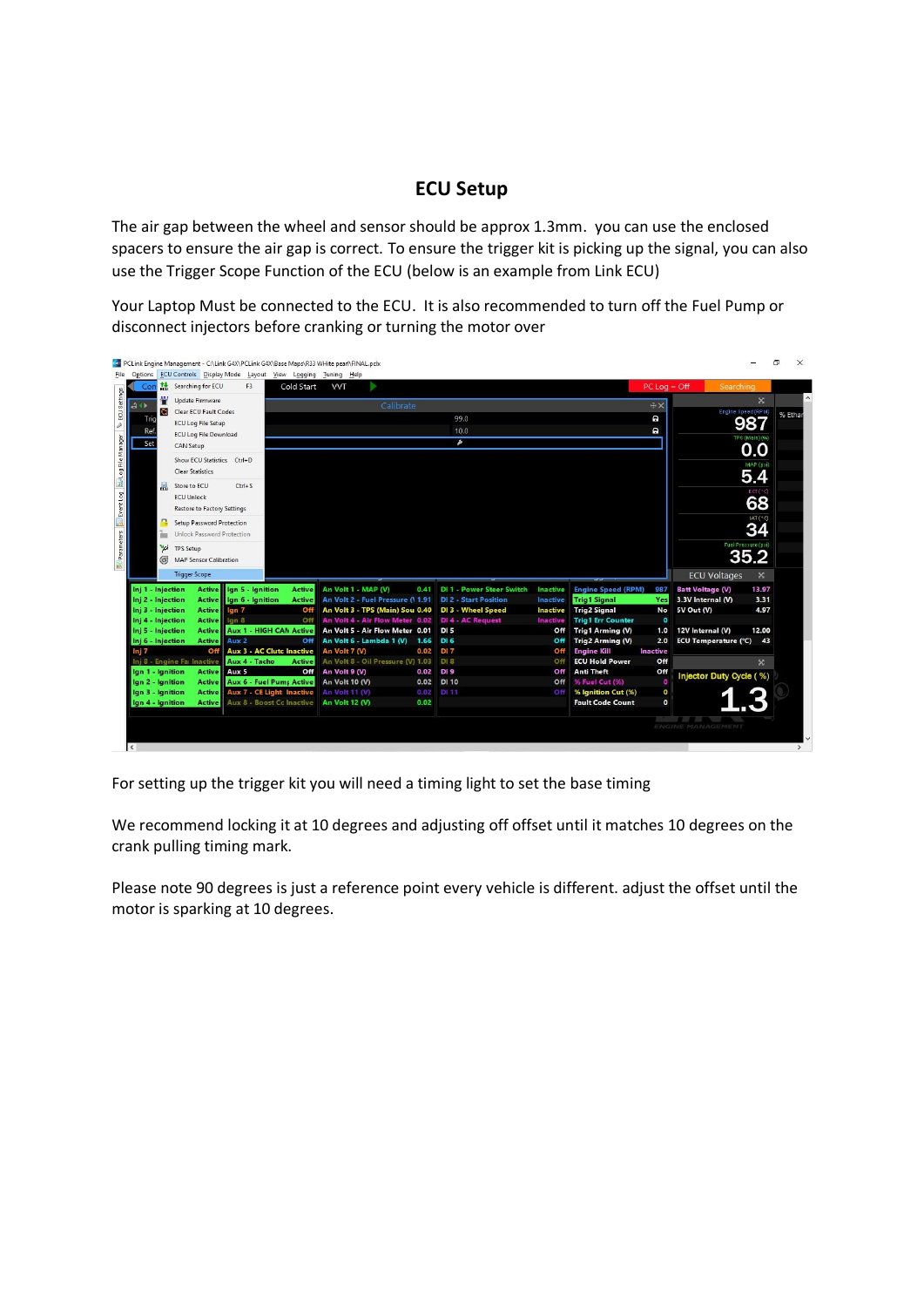Below are some ECU Settings;

| $a \rightarrow$                  |      |                    | <b>Triggers</b> |                                  |             |     | ⊕X         |  |  |  |  |
|----------------------------------|------|--------------------|-----------------|----------------------------------|-------------|-----|------------|--|--|--|--|
| ▲ Trigger Setup                  |      |                    |                 |                                  |             |     |            |  |  |  |  |
| Trigger Mode                     |      |                    |                 | MultiTooth / Missing             |             |     |            |  |  |  |  |
| <b>RPM Filtering</b>             |      |                    |                 | 1 - Default                      |             |     |            |  |  |  |  |
| ▲ Trigger 1                      |      |                    |                 |                                  |             |     |            |  |  |  |  |
| Trigger 1 Type                   |      |                    |                 | Reluctor                         |             |     |            |  |  |  |  |
| Trigger 1 Filtering              |      |                    | Level 1 (Low)   |                                  |             |     |            |  |  |  |  |
| Multi-Tooth Position             |      | Cam                |                 |                                  |             |     |            |  |  |  |  |
| <b>Tooth Count</b>               |      | 24                 |                 |                                  |             |     |            |  |  |  |  |
| Missing Teeth                    |      |                    | 1               |                                  |             |     |            |  |  |  |  |
| Number of Gaps                   |      | 1                  |                 |                                  |             |     |            |  |  |  |  |
| Sync Tooth                       |      | 1                  |                 |                                  |             |     |            |  |  |  |  |
| Trigger 1 Arming Threshold Table |      | 躙                  |                 |                                  |             |     |            |  |  |  |  |
| ▲ Trigger 2                      |      |                    |                 |                                  |             |     |            |  |  |  |  |
| Trigger 2 Type                   |      | Reluctor           |                 |                                  |             |     |            |  |  |  |  |
| Trigger 2 Filtering              |      | Level 1 (Low)      |                 |                                  |             |     |            |  |  |  |  |
| Sync Mode                        |      | None               |                 |                                  |             |     |            |  |  |  |  |
| Trigger 2 Arming Threshold Table |      | 豳                  |                 |                                  |             |     |            |  |  |  |  |
| ▲ Calibrate                      |      |                    |                 |                                  |             |     |            |  |  |  |  |
| <b>Trigger Offset</b>            |      |                    | 97.0            |                                  | A           |     |            |  |  |  |  |
| Ref. Timing                      |      |                    | 10.0            |                                  | A           |     |            |  |  |  |  |
| Set Base Timing                  |      |                    | Þ               |                                  |             |     |            |  |  |  |  |
| 40 <sup>a</sup>                  |      |                    |                 | Trigger 1 Arming Threshold Table |             |     | $\oplus$ X |  |  |  |  |
| Trigger 1 Arming Threshold (V)   |      | Engine Speed (RPM) |                 |                                  |             |     |            |  |  |  |  |
| 1000<br>500                      | 2000 | 5000               | 7000            |                                  |             |     |            |  |  |  |  |
| 0.2<br>1.5                       | 3.0  | 3000<br>3.5        | 4000<br>3.5     | 3.5                              | 6000<br>3.5 | 3.5 |            |  |  |  |  |
|                                  |      |                    |                 |                                  |             |     |            |  |  |  |  |
|                                  |      |                    |                 |                                  |             |     |            |  |  |  |  |
|                                  |      |                    |                 |                                  |             |     |            |  |  |  |  |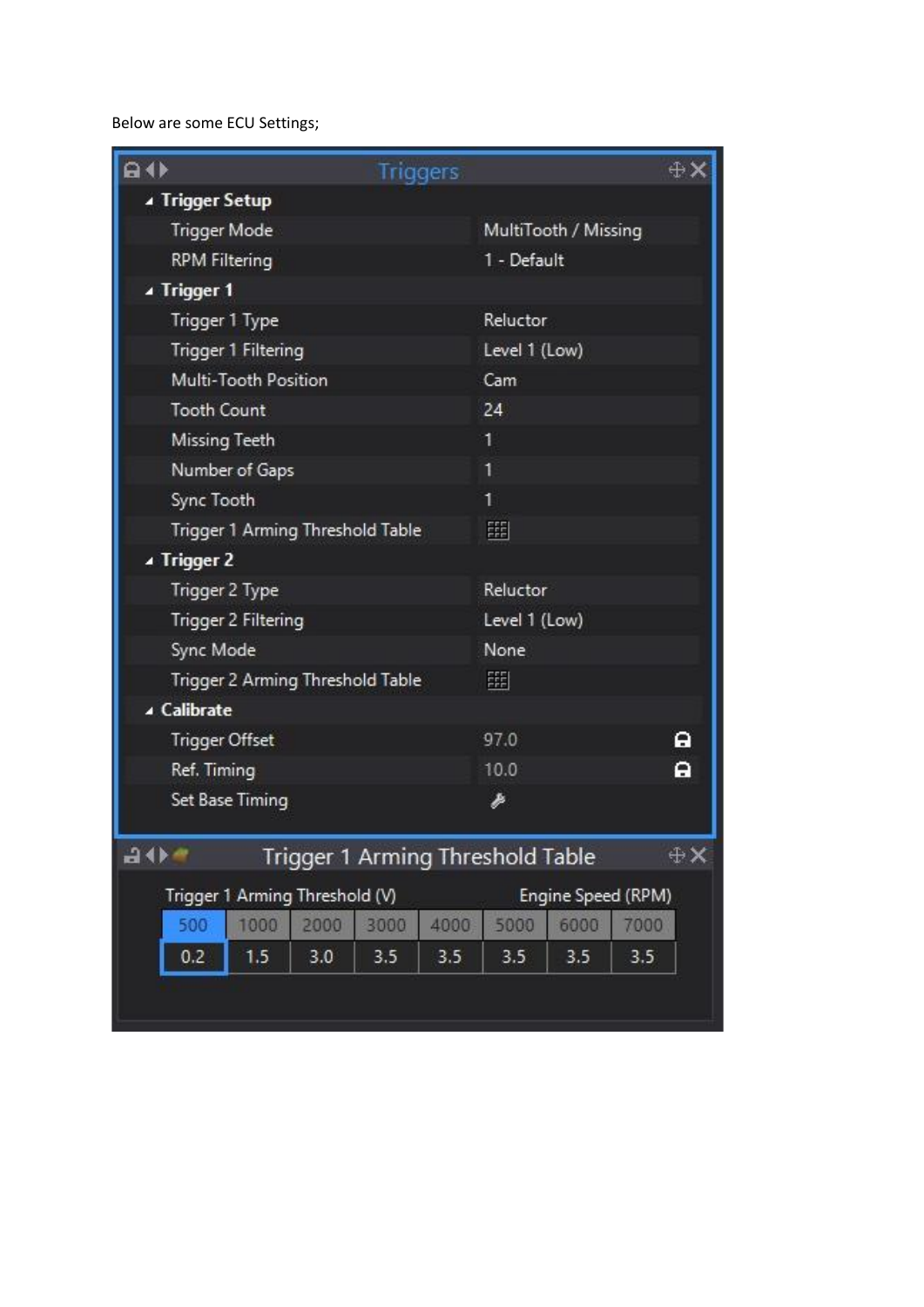| $a + b$ |                                  | <b>Trigger Setup</b> |                      |                | $+ \times - +$                   |      |      | Trigger 1                        |      |               |                    | ÷χ         |
|---------|----------------------------------|----------------------|----------------------|----------------|----------------------------------|------|------|----------------------------------|------|---------------|--------------------|------------|
|         | <b>Trigger Mode</b>              |                      | MultiTooth / Missing |                | Trigger 1 Type                   |      |      |                                  |      | Reluctor      |                    |            |
|         | <b>RPM Filtering</b>             |                      | 1 - Default          |                | Trigger 1 Filtering              |      |      |                                  |      | Level 1 (Low) |                    |            |
|         |                                  |                      |                      |                | Multi-Tooth Position             |      |      |                                  |      | Cam           |                    |            |
|         |                                  |                      |                      |                | Tooth Count                      |      |      |                                  | 24   |               |                    |            |
|         |                                  |                      |                      |                | Missing Teeth                    |      |      |                                  | 1    |               |                    |            |
|         |                                  |                      |                      | Number of Gaps |                                  |      |      | ŧ                                |      |               |                    |            |
|         |                                  |                      |                      |                | Sync Tooth                       |      |      |                                  | Ŧ    |               |                    |            |
|         |                                  |                      |                      |                | Trigger 1 Arming Threshold Table |      |      |                                  | 鹽    |               |                    |            |
|         |                                  |                      |                      |                |                                  |      |      |                                  |      |               |                    |            |
| $-34$   |                                  | Trigger 2            |                      |                | $+16$ $+6$                       |      |      | Trigger 1 Arming Threshold Table |      |               |                    | $+ \times$ |
|         | Trigger 2 Type                   |                      | Reluctor             |                | Trigger 1 Arming Threshold (V)   |      |      |                                  |      |               | Engine Speed (RPM) |            |
|         | Trigger 2 Filtering              |                      | Level 1 (Low)        |                | 500                              | 1000 | 2000 | 3000                             | 4000 | 5000          | 6000               | 7000       |
|         | Sync Mode                        |                      | None                 |                | 0.2                              | 1.0  | 1.5. | 2.0                              | 2.5  | 3.0           | 3.5                | 4.0        |
|         | Trigger 2 Arming Threshold Table |                      | 開                    |                |                                  |      |      |                                  |      |               |                    |            |
|         |                                  |                      |                      |                |                                  |      |      |                                  |      |               |                    |            |
| 20      |                                  | Calibrate            |                      | $+ \times$     |                                  |      |      |                                  |      |               |                    |            |
|         | <b>Trigger Offset</b>            |                      | 90.0                 | $\overline{a}$ |                                  |      |      |                                  |      |               |                    |            |
|         | Ref. Timing                      |                      | 10.0                 | $\mathbf{a}$   |                                  |      |      |                                  |      |               |                    |            |
|         | Set Base Timing                  |                      | ۸                    |                |                                  |      |      |                                  |      |               |                    |            |
|         |                                  |                      |                      |                |                                  |      |      |                                  |      |               |                    |            |